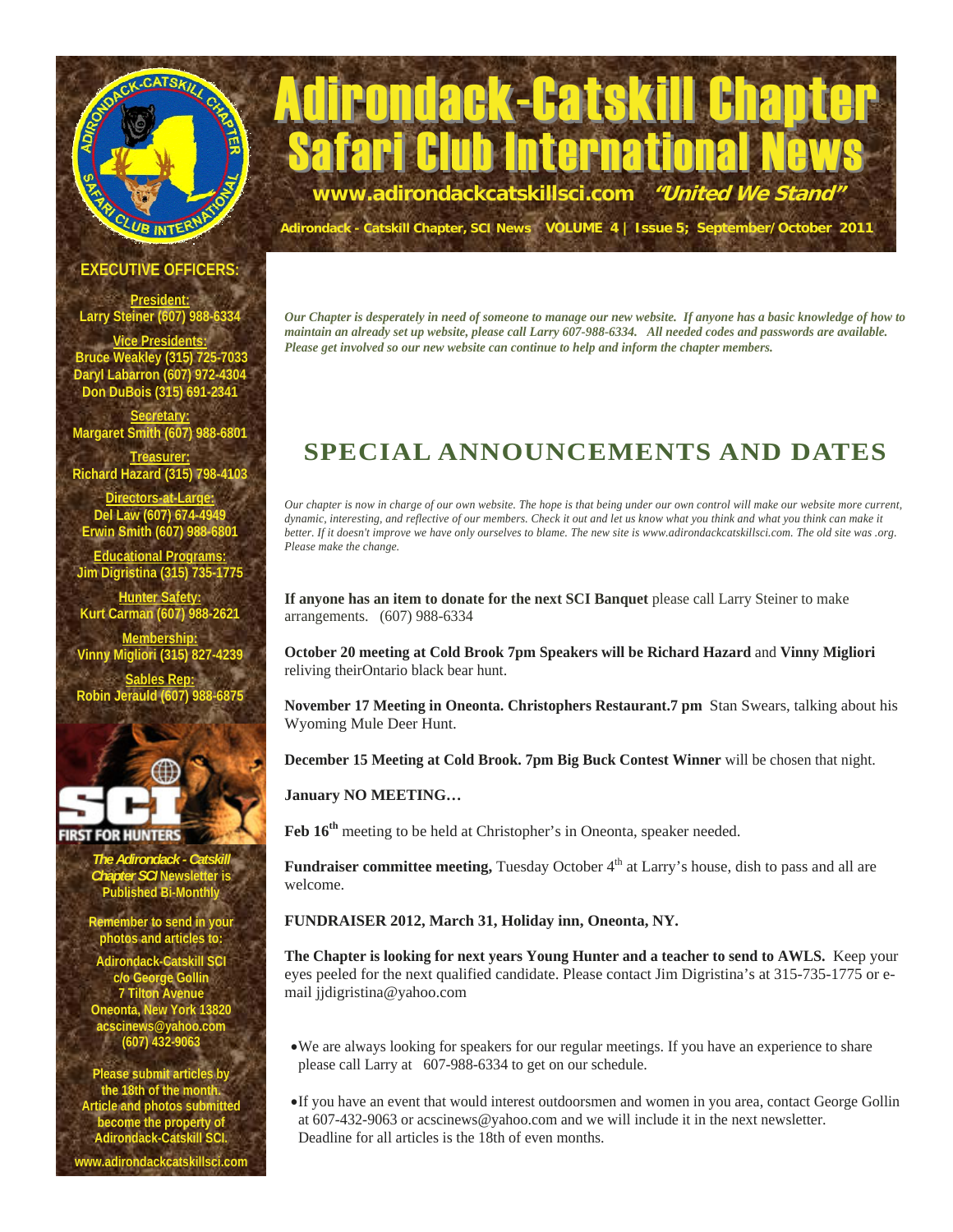## **Safari Club International Foundation Testifies In Support of International Wildlife Conservation Funding**

#### **For Immediate Release: July 28th, 2011**

Washington, DC –Safari Club International Foundation (SCIF) testified today in front of the U.S. House of Representatives Fisheries, Wildlife, Oceans and Insular Affairs Subcommittee of the House Natural Resources Committee in support of H.R. 50, the Multinational Species Conservation Funds Reauthorization Act of 2011 which would extend funding for important conservation projects until the year 2016.

"It was an honor to testify before the committee today, and I hope that our message was clear: that these projects are a needed investment for sustainable wildlife conservation," said Joseph Hosmer, President of SCIF. "Support for international conservation projects is necessary for the continued growth of wildlife populations and stability of rural economies throughout many nations of Africa and Asia."

As a result of the funding from the U.S. Congress, many grants, matching contributions, and in-kind funds have been donated to these programs from other organizations, host countries, and conservation groups. For example, as a result of the 2009 Congressional appropriation of \$2 million for the African Elephant Conservation Fund, over \$11.2 million in matching funds were received from outside sources and went to fund 33 African elephant projects.

Contact: Nelson Freeman, Media@safariclub.org

#### **ADIRONDACK CATSKILL SABLES WIN MEMBERSHIP DRAWING**

The AC Sables Committee won the membership incentive award for the second quarter of the 2011 Membership Drive. AC Sables received a check for \$200.00 which will be used for educating of youth and adults on our heritage to hunt and conservation practices. Contact Robin Jerauld to join AC SABLES, NOW! Let's bring home the third quarter award too!

Robin Jerauld, AC Sables Representative 607-988-6875 – Home 607-643-1978 - Cell

## **New York Educational Funding Request for:** *Understanding Black Bears* **– A Wildlife Management Classroom Curriculum**

OVERVIEW - Today's educational challenge facing New York wildlife agencies and educators is reshaping the misunderstood perceptions of students about the state's growing black bear population.

 To fulfill this wildlife education need, a coalition of over 20 agencies, including New York's DEC, non-profits, wildlife educators, and educational media developers spent years and significant investment creating *Understanding Black Bears*, a 29-activity classroom curriculum. This curriculum correlates to national educational standards in science, social studies, language arts, environmental education, math, and expressive arts – while teaching about the scientific and responsible management of New York black bears. The content within this educational curriculum supports the concepts of professional, science-based wildlife management. It equips and empowers students to recognize the differences between fictional media animals and real wild animals. They learn how to make science-based decisions on responsible management of wildlife and how to conduct scientific research to dispel misconceptions about wildlife species - with the focus on black bears.

 This monumental wildlife education curriculum is already being funded and distributed free to New Jersey teachers through NJ F&W and their Project WILD Coordinator. It was also recently embraced by New York's DEC bear biologists and the agency's Project WILD Coordinator, and is now ready for distribution to New York teachers. However, because of state education budget cuts, the success of shaping wildlife education perceptions in the next generation of citizen hinges on adequate funding to place these classroom kits into the hands of teachers.

#### **An interesting letter in the** *Australian Shooter*  **Magazine from which I quote:**

"If you consider that there has been an average of 160,000 troops in the Iraq theater of operations during the past 22 months,and a total of 2112 deaths, that gives a firearm death rate of 60 per 100,000 soldiers.

"The firearm death rate in Washington , DC is 80.6 per 100,000 for the same period.

That means you are about 25 percent more likely to be shot and killed in the U.S. capital, which has some of the strictest gun control laws in the U.S., than you are in Iraq."

Conclusion: The U.S. should pull out of Washington DC.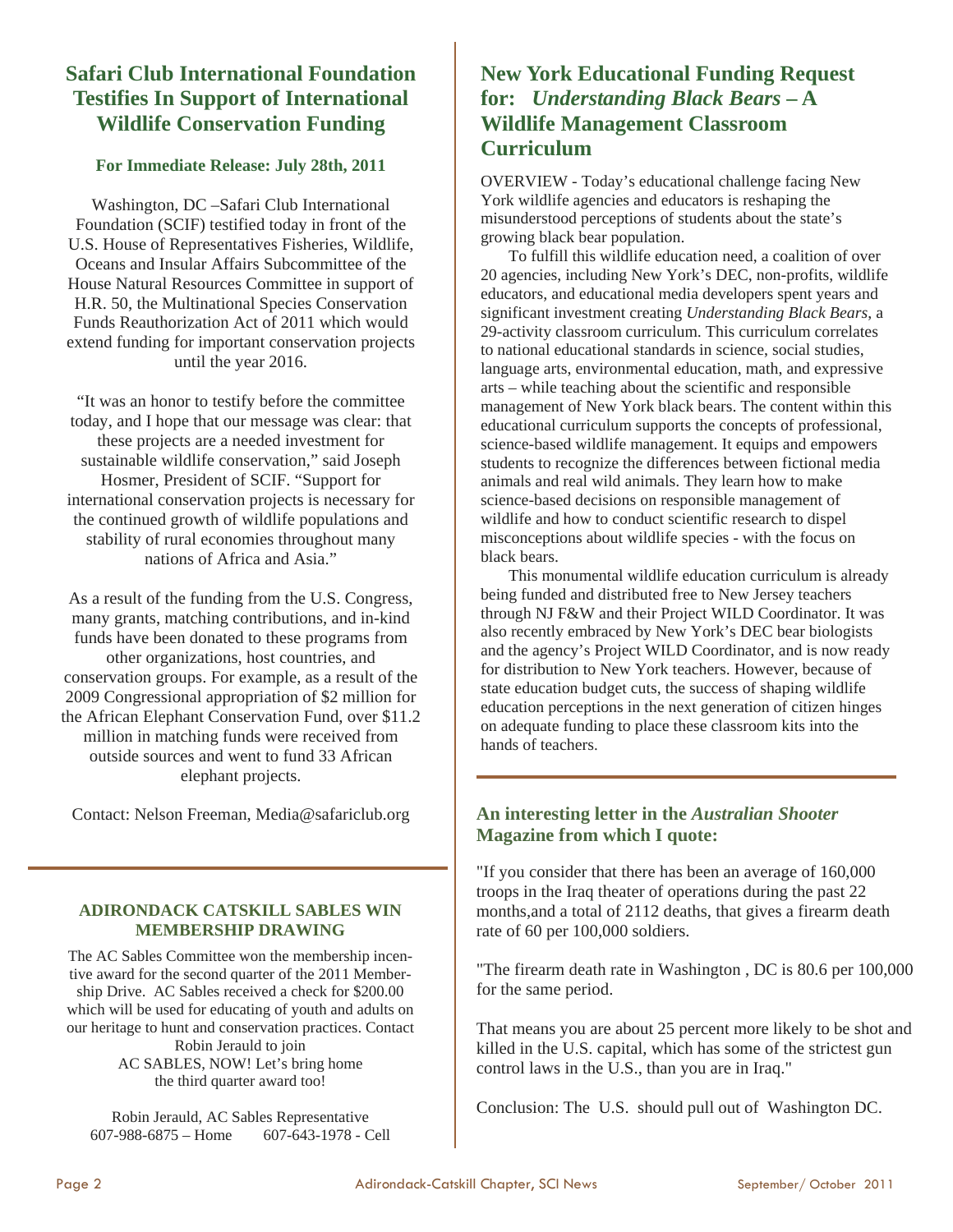









### **Sportsman Club SCI Fun Shoot Enjoyed by All**

On August 20 Adirondack Catskill SCI held a fun shotgun shoot at the Oneonta Sportsmans Club on a hot sunny day. I don't recall how many shooters we had, but it was somewhere between 3 and 100 and everyone had fun, every shooter broke clay birds, and nobody walked away hungry. Out of the kindness of our hearts, a few of us tried to convince Don Dubois to sell this old gun he brought. It was really old and made by some company named FOX. I believe the bidding went up to \$175 but Don thought he might hold on to it another couple years. As soon as the shooting stopped, Bob Matyas pulled in to join us for Brook's BBQ, throw money at us, and tell stories better than Uncle Remus. You'll have to ask Bob about throwing money, but apparently the Statue of Liberty is on a million dollar bill. Good company makes anything fun.



*"Good company makes anything fun."* 

#### **A HUNTERS PRAYER**

LORD, as I step into the meadows and forests today, let me remember that how I act will determine whether or not I have a successful hunt, not size of my game bag.

GIVE me the insight to appreciate the dignity of the wild animals that I pursue. Help me not to degrade that dignity.

GIVE me patience. Patience to tread the trail carefully, leaving behind no evidence of my having passed, patience to wait for my game knowing that it watches no man's clock, and patience to wait for a clear, clean shot if a shot I am to take.

ALLOW me to fully understand the wonder of this ancient act of hunting. A basic personal challenge that I accept willingly knowing that it is not a test of killing, but an evidence of untethered living that is within both myself and the wilderness I pursue.

AND LORD, even if I should return this evening empty handed, let me know that my memory will be full of all the sights and sounds and smells that I have witnessed, and filled with an appreciation and respect for the wild things I have shared with you today.

AMEN